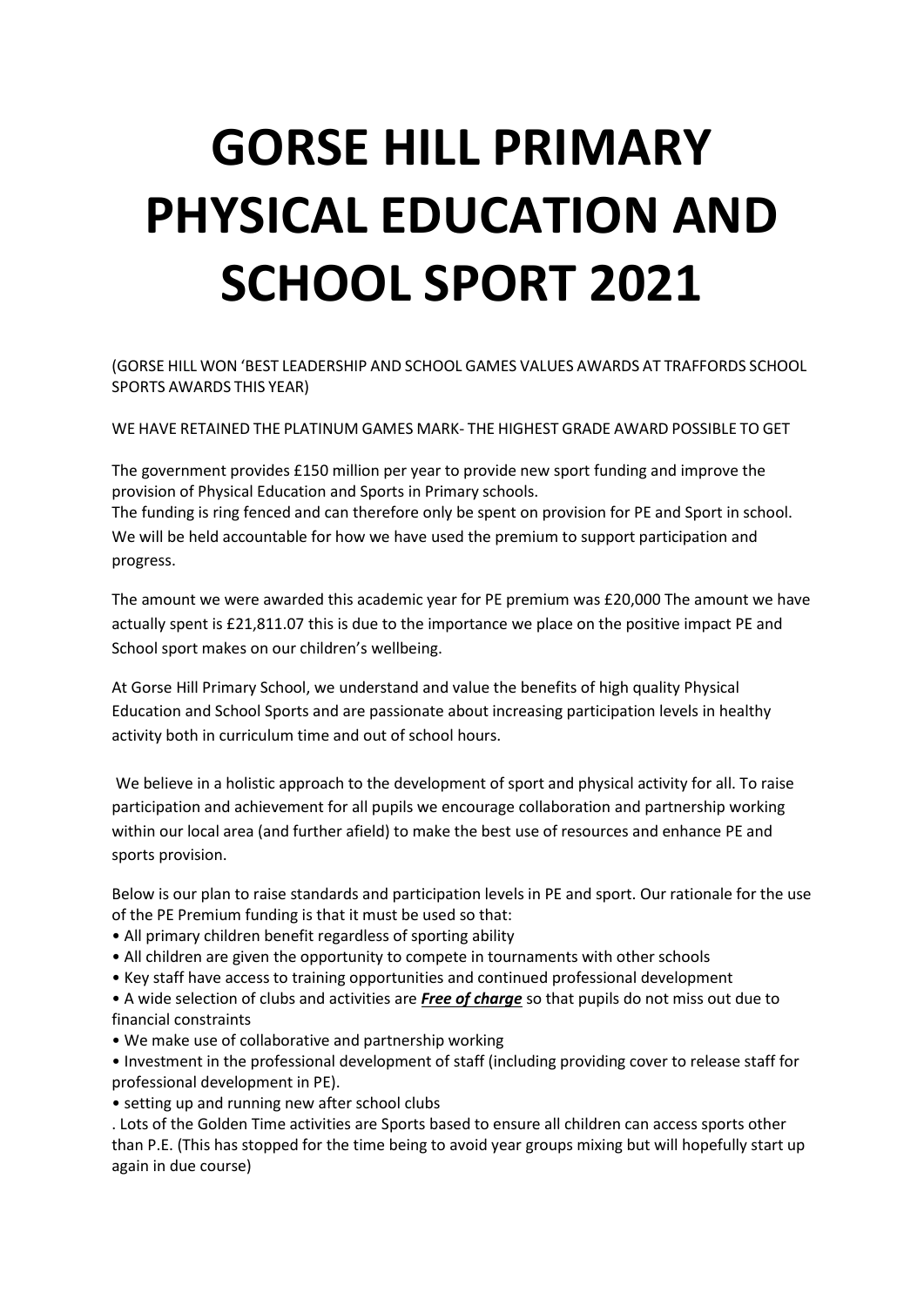• supporting and engaging the least active children through new or additional sports opportunities during the school day.

• increasing the amount of competitive sport in which our children participate - running sport competitions, and increasing pupils' participation in the School Games and inter school competitions with the other schools.

• hiring qualified sports coaches to work alongside staff for short PE modules.

• forging stronger club links to enable children to continue physical activity out of school

• provide a unit of physical activity for the Year 6 children with a real 'wow' factor which they will always remember from their time and Gorse Hill and younger Year groups will look forward to taking part in

**Impact:** We will evaluate the impact of the PE Premium as part of our normal self-evaluation. We will look at how well we use it to improve the quality and breadth of PE and sporting provision, including increasing participation in PE and sport so that all pupils develop healthy lifestyles and reach the performance levels they are capable of.

Measuring the impact can be achieved in different ways. We will look at progress in PE as well as other areas of development such as self-esteem, confidence and the numbers of pupils involved in sporting activities in and out of school. Assessments are made both formally and informally using The PE PASSPORT as well as feedback from staff, parents and visitors to the school. We will also evaluate the impact of professional development opportunities in improving teaching and learning in PE.

# **Teaching**

All of our PE Lessons from Year 2 – Year 6 are taught in two hour blocks. Lessons in week 6 are Intra so every child takes part in Intra Competition. The Primary PE Passport tool enables us to assess in every lesson.

Year 1 children use Summer 2 for all of their Intra.

Learning Objectives are displayed at all times at Lessons. Children in the Juniors are familiar with the Primary PE Passport and how to use it.

All PE lessons are taught by qualified teachers. Mr O'Neill the majority of classes and plans and meets with other teachers who deliver their own PE).

Mr O'Neill attends regular CPD courses which are included in school sports partnership; this year supporting staff have also been attending these courses. As a result of these other teachers deliver Sports and Dance sessions as part of golden time.

Mr O'Neill spends a day every YEAR IN SUMMER TERM shadowing PE teachers at a local High School in KS3 to 'magpie' ideas to use with high achievers. Some dedicated TAs will also BE INVOLVED IN this DAY THIS YEAR. Mrs Bailey has expressed a particular interest. (This unfortunately wasn't possible this academic year due to Covid but arrangements have been made with Lostock for whenever we are permitted again)

## **Equipment:**

With a wider range of activities being taught in PE than ever, we have bought lots of new resources. The premium and top up budget has enabled us to provide enough equipment so each child has 'one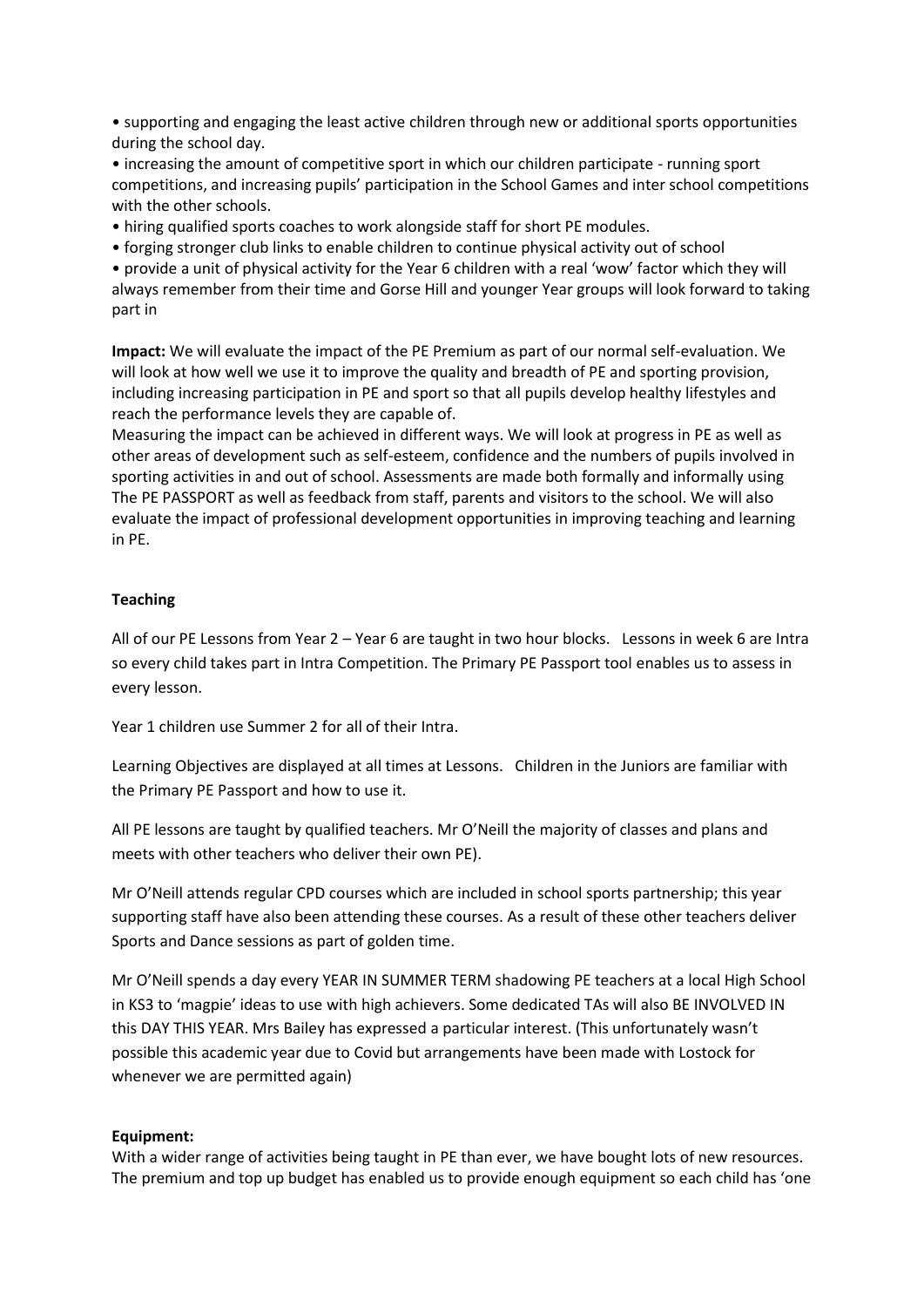each' where appropriate. To ensure every second counts and children are learning for the whole lesson it makes sense that if EVERY child is using a piece of equipment rather than waiting in line they will make better progress. This also reduces the more able children gaining more from the lesson than the less able.

# **OVERVIEW**

Children's achievements in PE and school sports are mentioned on our twitter feed @GorseHillPE. In the newsletter and in Good News Assembly. Additionally, we have a dedicated Sports Assembly every half term planned and presented by our Year 6 Sports Leaders. Assemblies have been adapted this year and largely delivered via zoom.

As Stretford High School have no longer got an SSCO, Mr O'Neill is organising the festivals with the other schools in our cluster that we feared we may miss out on the huge variety of festivals we usually take part in. Mr O'Neill is in regular contact with SHS and with help from PE coordinator at St Hugh's, Brooklands Lacrosse the Foundations of MUFC, LCCC and Salford Red Devils Rugby and Dean Jordan from Teaching Sport have already put on a few festivals with many more planned over the course of the year ensuring all pupils in Key Stages 1 and 2 will take part in Inter School Competition in a variety of events. Our new MUGA pitch has enabled us to host events**. Summer term events were changed to virtual festivals against other schools which was a challenge but we managed to get to grips with it. There were obvious disadvantages to this with children missing out on the excitement of travelling to an event etc. but on the upside, it was easier to have a much larger number of participants.** 

## Gifted and talented

All children who are gifted and talented in PE and school sport are listed on a register.

Also these are encouraged to develop further with our club links. We have more club links now that ever in a wide variety of sports.

## SEN

As with any core subject we focus on children who need extra help in basic aspects of PE and some of our dedicated TAs work with Junior Children and sports leaders work with infant children on aspects of physical literacy. School sport is also being used with individual children displaying behaviour issues, this benefits classmates who get respite and the individuals who are shown sporting behaviour.

## CHANGE FOR LIFE CLUB

Our Year 6 Sports Leaders ran a Change for Life club on Fridays during Golden Time for children identified as needing a boost with their confidence of their lifestyle. These sessions are planned and delivered by Year 6 children who used to come to Change for Life club. Hopefully this will continue once year groups can safely mix again.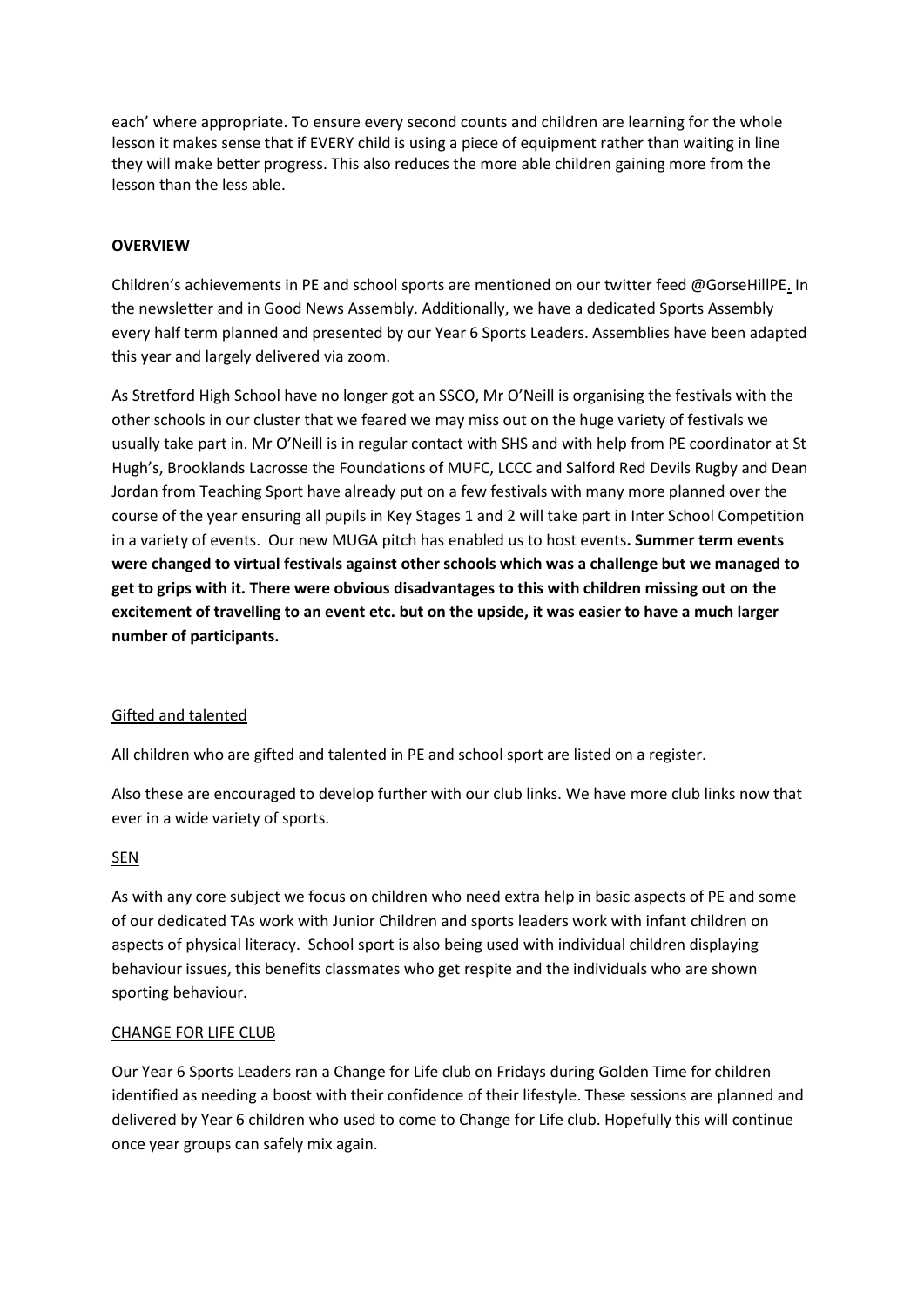## **Teams TAKING PART IN INTER SCHOOL SPORT**

Participation is more important to us than winning. However, as a result of our children's immersion in P.E. and school sport we are becoming increasingly successful and competent.

We have many teams in a huge variety of sports. We have teams from every year group-even Reception who get to compete against other schools.

Last year we had a Triathlon team which was organised by Manchester authority but after some persuasion we were allowed to attend. We entered again this year but unfortunately the event was cancelled with leisure centres closed.

We work exceptionally hard to provide competitive opportunities for our pupils, often travelling long distances outside of school hours to ensure the highest level of competition. If Trafford doesn't have opportunities for our teams we travel to Manchester, Salford or Stockport to take part. Transport to all OF THESE events is our biggest cost.

# **Intra School Competition**

Every half term at the end of a PE unit the children will take part in an Intra Year Competition. This is using all the skills learned in the unit in competitive fixtures and events in teams or as individuals against others in their year group. This is done in curriculum time to ensure ALL children get to take part on a regular basis. This culminates in Sainsbury's School Games day with Parents coming to watch (and even having their own race). We also have an Intra School Football Tournament every June at Gorse Hill Community Fun day so the local community can see what we are about.

**Most of our clubs are completely free of charge to children, most clubs are organised and delivered by staff. Some are provided free of charge by associations we have close links with such as MUFC. Our Dinner Clubs provision by School of Sport comes from Behaviour Budget. For the rest we use Teaching Sport and use the PE Premium to cover the cost. Current Clubs**

**THIS SCHOOL YEAR WE HAVE HAD THE FOLLOWING EXTRA CURRICULAR CLUBS:**

**CHANGE FOR LIFE (SEE SEPARATE HEADING)**

**Dance Running Gymnastics Cricket Basketball Athletics Handball Football**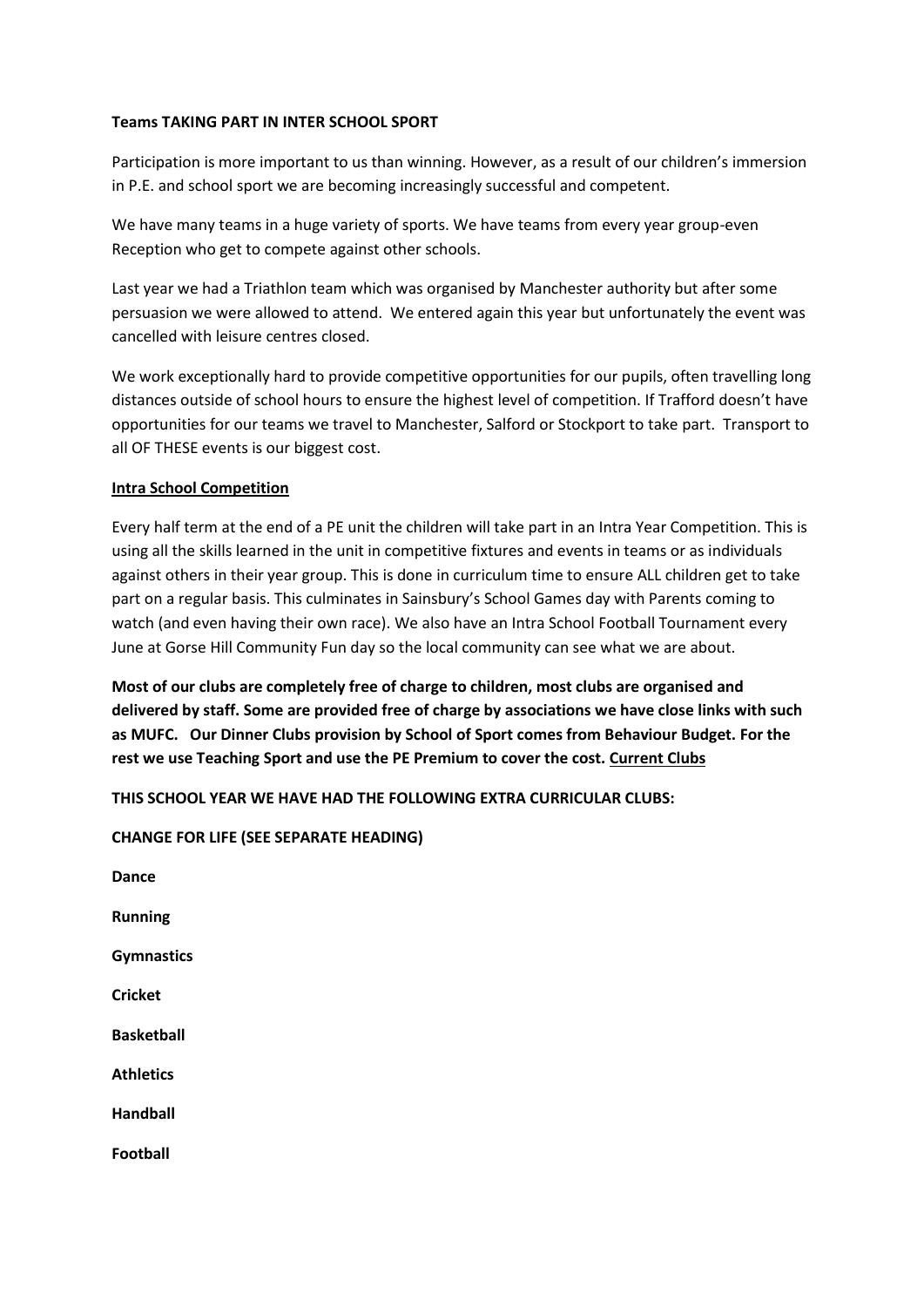**We asked children what clubs they wanted and catered for every single one, these were open to all age groups and were very highly attended. Unfortunately, these clubs ceased at Easter to stop bubbles mixing. Instead we have focused on particular year groups e.g. Year 5 Lacrosse and Year 1 cricket.** 

# **Future Clubs**

We listened to suggestions last year and put them on and WE WILL do THE SAME again next year

## **Local Club Links**

*To build on enthusiasm shown in our wide variety of school sport we have forged strong club links so our children can pursue their interests. We have links with the following local clubs:* 

MUFC\*

Trafford Metrovicks Rugby Union

Hough End Griffins Girls JFC

North Trafford Athletic JFC

Broadheath Central JFC

Urmston Meadowside JFC

Stretford Cricket Club

Lancashire County Cricket Club\*

Gorse Hill Dance Studios – ASH Programme

West Didsbury and Chorlton JFC

We are Mancunians Handball Club

Trafford Dodgeball

MANCHESTER DISC GOLF

Brooklands lacrosse club \*

SALE SHARKS RUGBY UNION\*

\*all regularly teach units of PE in curriculum time.

*For children showing outstanding potential we have a gifted and talented register and send children to represent Trafford.* 

## **Teaching Sport**

This year we have CONTINUED USING Teaching Sport to deliver clubs. This has worked really well and the coaches are excellent. This will be reviewed depending on PE Premium.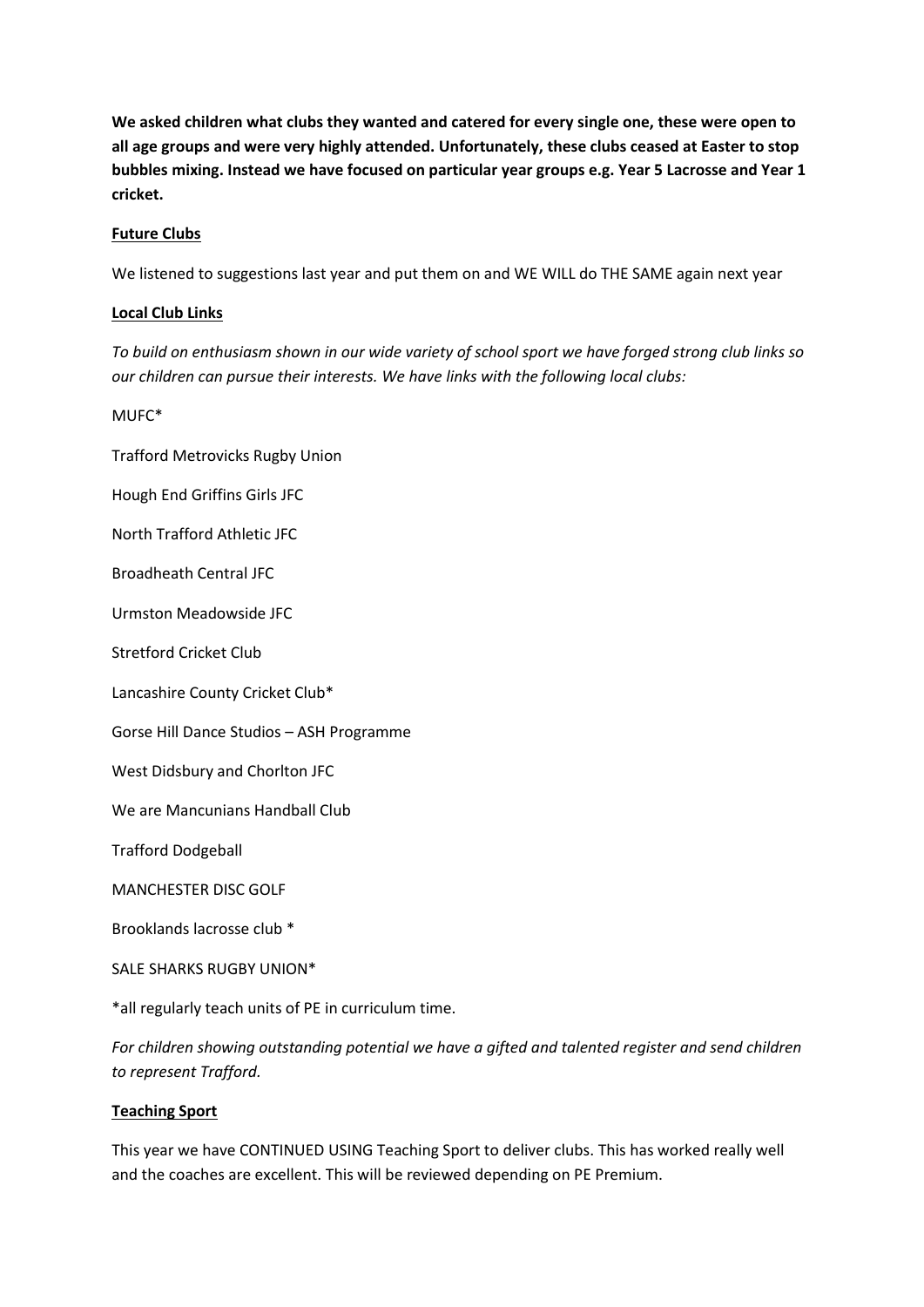## **School of Sport**

School of Sport coaches have become an established part of the daily routine for the children. Every dinner time the outside area is divided into active zones with a huge variety of games taking place. This greatly reduces behaviour issues and therefore less class time is wasted following break times. We also plan to travel to other schools they work with work at and play sports fixtures against them once this is possible.

## **Sports leaders**

Our School Sports Organising Crew (SSOC) meets each half term to determine ways to increase participation and enjoyment through sport at the school. The SSOC is made up of pupils from all year groups (although the upper juniors are better represented than any other stage) and includes those who take part in school sports and those who have not engaged with sport traditionally. The main focus of these meetings is to provide opportunities to engage everyone in school sport in some way and we feel the children have better ideas than we do!

These meetings are attended by Miss Westwood, Miss Bailey, Miss Keaveney and PGCE students on an informal rota basis.

We have 80 sports leaders in total with varying degrees of responsibility.

Here are the categories.

**School Sports Crew Leaders:** These are identified by WHITE badges and will ask all pupils issues they wish to bring up at meetings but can be approached at any (non lesson) time if anyone has ideas about a club, local club link or even a lesson. They also distribute a survey which they produce every term.

All other SSOC have yellow badges and are in the following categories:

**Design Team** are responsible for our PE Display, designing it and keeping it updated. This is completely down to them and they get no help at all from any adults. The design team also make posters promoting clubs and events, banners and bunting for Sports day and were responsible for promoting sports relief day and Fitness Friday

**Pupil Club Reps** These are children who are involved with local sports clubs at weekends or evenings and keep us updated with availability, how to join etc. our pupil club reps take part in pretty much every type of physical activity you could think of. These reps visit classes and give out flyers and speak about why children should join their club.

**Journalist Team** these are the children responsible for our PE blogs, breaking news section on PE display and updating our twitter feed @GorseHillPE. We have interviewers, writers, photographers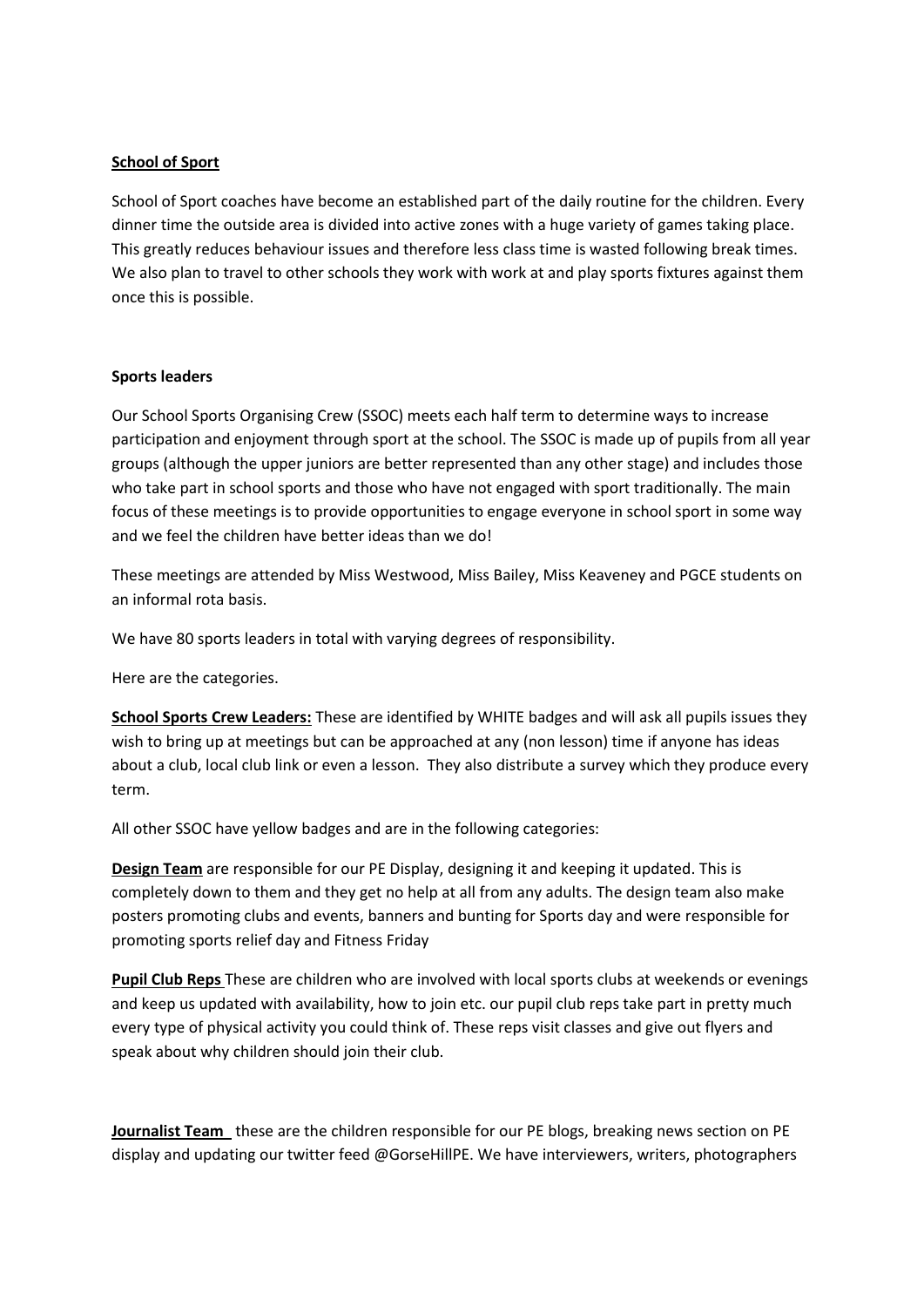and some in charge of video content. This year some of this content actually goes onto class blogs (and the wow blog) as well as the PE twitter feed

**Equipment Monitors.** The least glamorous but most helpful bunch of the lot. In all classes 3-14 the **School Sports Crew Leaders** have selected 4 children to be **Equipment Monitors.** This role involves getting the lesson plans from the **School Sports Crew Leaders** and getting the equipment ready for their lesson. They must also put it away after the lesson in the PE store and then on a rota basis during golden time make sure everything in the PE store is in the right place.

**Ambassadors** These children collect any awards we may have won and are on hand to greet coaches coming in from our linked organisations or PE teachers from other schools.

**Team Captains** are responsible for getting the kit ready for their teams' matches, collected the reply slips from each player and giving them to the relevant teacher, getting the kits back after the fixtures and most importantly leading by example during fixtures and festivals.

# **Dance Crew**

Selected by Dinner Time dance Coach

# **Sports Day Crew**

Usually the final task of our SSOC before they leave for high school, the Sports Day Crew organise, plan and run the Infant Sports Day in front of parents. Last years was brilliant and they decided we should have an opening ceremony with our Street Dance Crew performing. Following a successful experiment over the last years there will be a separate sports day for Foundation Stage including Nursery. This will follow a multi skills format rather than a competitive one and the **Sports Day Crew**  will assign themselves a group each who they will coach through the activities.

## **Language leaders**

Wherever possible we try to assign sports leaders with other children who speak the same language at home. This is particularly beneficial when some instructions in a particular activity are difficult for them to understand

This year a group of Year 6 leaders have been planning and delivering a weekly sports game for Reception and this is used as the warm up for P.E. every Wednesday

AGAIN, DUE TO COVID WE HAVE HAD TO RETHINK THIS AND SINCE EASTER HAVE HAD SPORTS LEADERS IN EACH CLASS WHO PLAN AND DELIVER A WARM UP ACTIVITY. THIS HAS WORKED WELL AND MAY BE INCORPORATED INTO FUTURE PLANS ONCE THINGS ARE BACK TO NORMAL.

# **Parental involvement and community**

We try to involve parents (and family in general) as much as possible in School sports. This can be participation or helping us out.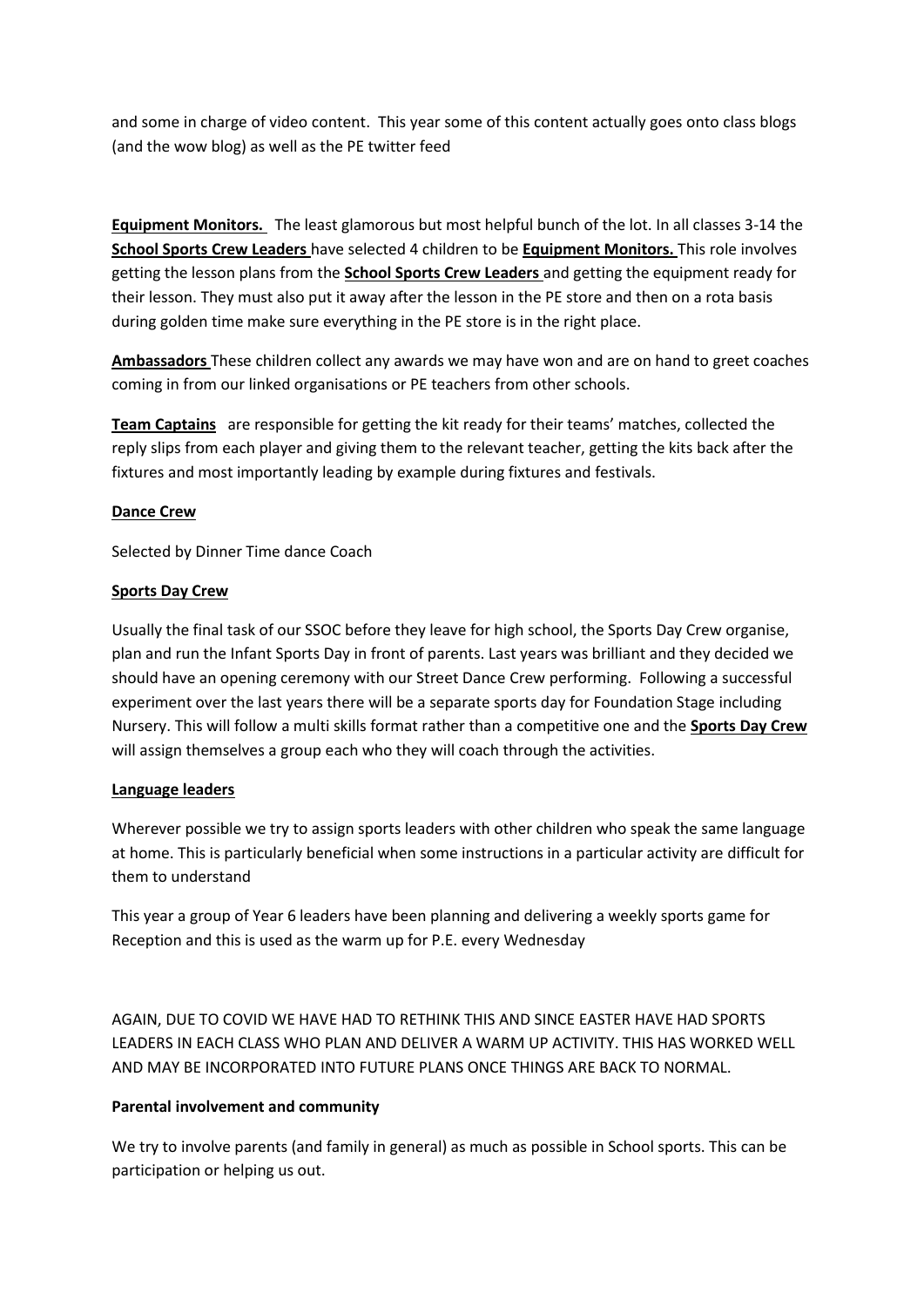We also try to find opportunities in coaching sport for parents who have expresses an interest and feed parents into local sports clubs as volunteers. Often these local clubs will fund the parents to achieve coaching badges. We use ex pupils also in this way, additionally we educate families on healthy lunch box choices.

# **Adapting to Covid.**

P.E. and school sport has been impacted hugely by Covid. Distancing, Hygiene, Lockdowns, Bubbles closing etc. it has been a learning curve but we have shown great resilience and initiative.

Throughout the first lockdown when most of the school was at home we offered Live lessons a few times a week. We thought this was better than links to online content or pre-recorded lessons as the children could interact with staff and each other. It became a great way of maintaining the sense of community. When certain year groups came back, they were taught P.E live but the lessons for home learners continued (we still keep one on every Friday for any children at home isolating or shielding).

We put on a live Sports day that all classes in school and many children at home joined in with. It is notable that ex pupils log on and join in with these sessions as they have nothing similar in their schools.

As a result of this, we were the first school in Trafford to be presented with the Virtual School Award in June 2020. Then in November 2020 we were named Trafford's Most Active School.

# **TESTIMONIALS**

Our last OFSTED report said the following 'The curriculum is developing well and has strengths in areas such as physical education (PE) and science. The school has been successful in gaining a recent PE Gold National Kite mark, which reflects its commitment to participation and competition for many of its pupils. It has also used the primary school sports funding very well to support PE and sports. Pupils have the opportunity to receive expert teaching. Participation in sporting activities has increased and pupils have access to a much wider range of sport. '

We also received these comments from The Youth Sport Trust when hey awarded us the Gold Mark

Youth Sport Trust sent us the following after awarding us their Gold Sports Mark

Gorse Hill Primary School shows the following strengths:

- Rich and varied curriculum that is accessible to all
- Observations of staff carried out by PE specialist & joint lesson planning
- Support for PE Specialist students & up-skilling of Teaching Assistants to support PE and School Sport
- Engagement particularly in Year 6 Girls and leadership and the School Games crew as a whole
- Extra-curricular offer and how PE & Sport is used to reward attendance
- Support of the Staff and senior team including the Head teacher